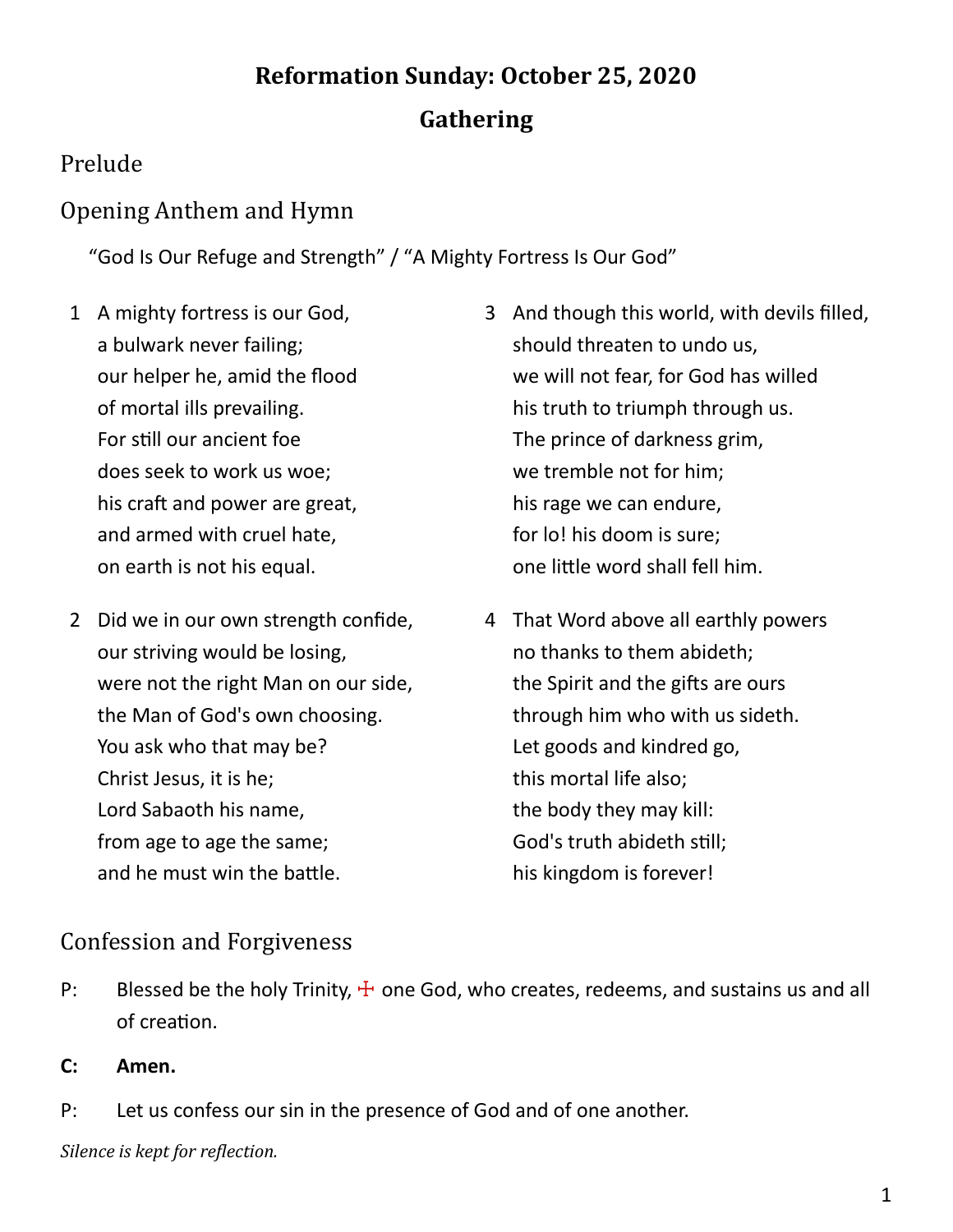#### P: Faithful God,

- **C: have mercy on us. We confess that we are captive to sin and cannot free ourselves. We turn from your loving embrace and go our own ways. We pass judgment on one another before examining ourselves. We place our own needs before those of our neighbors. We keep your gift of salvation to ourselves. Make us humble, cast away our transgressions, and turn us again to life in you through Jesus Christ, our Savior and Lord. Amen.**
- P: God has not dealt with us according to our sins, nor repaid us according to our iniquities. For as the heavens are high above the earth, so great is God's steadfast love for those who revere Him. As far as the east is from the west, so far has God removed our transgressions from us. Your sins are forgiven in the name of  $\pm$  Jesus Christ. Go and offer forgiveness in Jesus' name.

#### **C: Amen.**

#### Prayer of the Day

- P: The Lord be with you.
- **C: And also with you.**
- P: Let us pray. Almighty God, gracious Lord, we thank you that your Holy Spirit renews the church in every age. Pour out your Holy Spirit on your faithful people. Keep them steadfast in your word, protect and comfort them in times of trial, defend them against all enemies of the gospel, and bestow on the church your saving peace, through Jesus Christ, our Savior and Lord, who lives and reigns with you and the Holy Spirit, one God, now and forever.
- **C: Amen.**

## **The Word**

#### Blessing of the Lector

- P: Let us pray. Gracious God, we do not live by bread alone, but by every word that comes from you. Bless Kathy, who will read to us the scriptures. Make us hunger for the Word of life, Jesus Christ our Lord.
- **C: Amen.**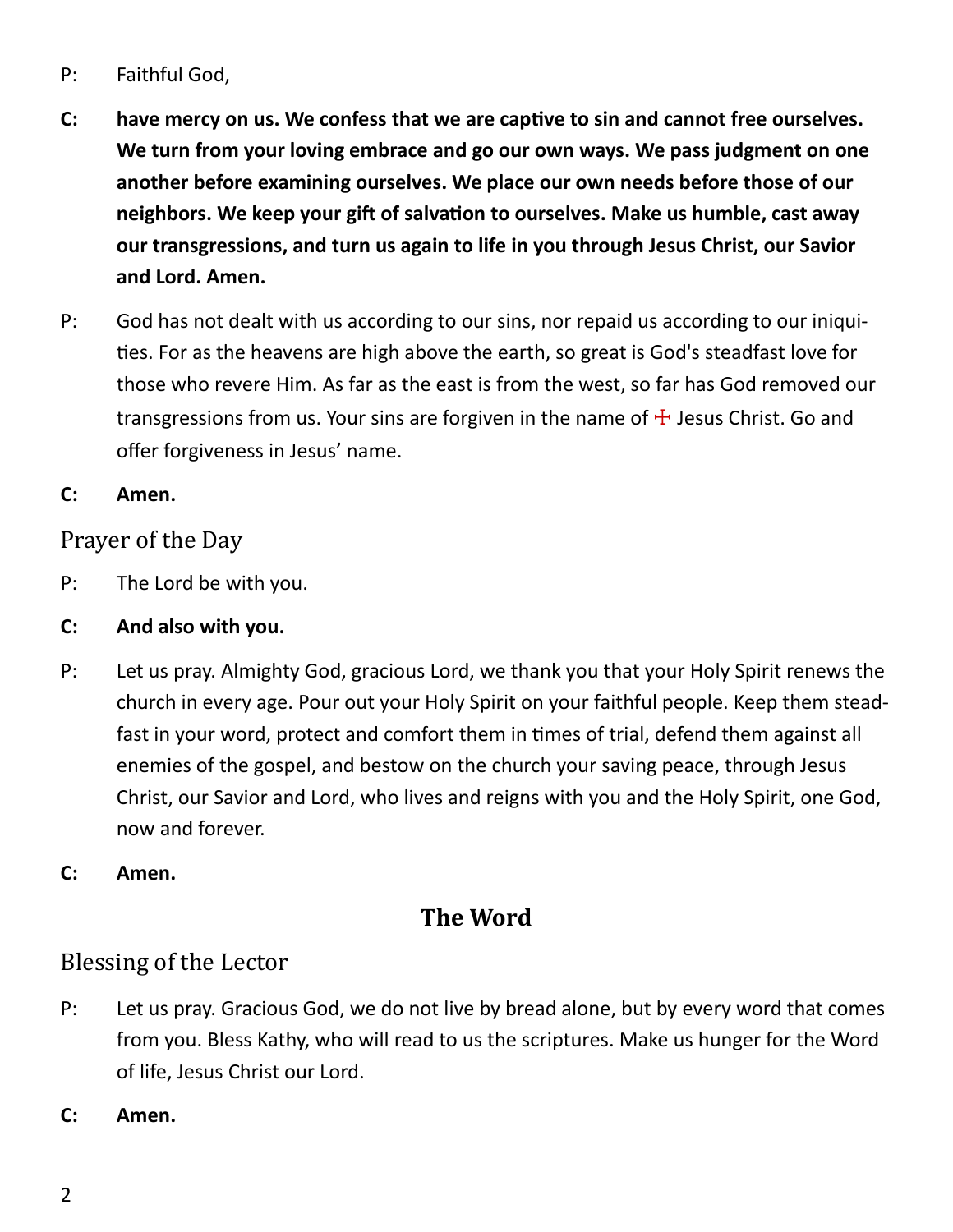## First Reading: Jeremiah 31:31-34

 $31$  The days are surely coming, says the Lord, when I will make a new covenant with the house of Israel and the house of Judah.<sup>32</sup> It will not be like the covenant that I made with their ancestors when I took them by the hand to bring them out of the land of Egypt—a covenant that they broke, though I was their husband, says the Lord.  $^{33}$  But this is the covenant that I will make with the house of Israel after those days, says the Lord: I will put my law within them, and I will write it on their hearts; and I will be their God, and they shall be my people.

 $34$  No longer shall they teach one another, or say to each other, "Know the Lord," for they shall all know me, from the least of them to the greatest, says the Lord; for I will forgive their iniquity, and remember their sin no more.

The word of the Lord.

#### **C: Thanks be to God.**

#### Second Reading: Romans 3:19-28

 $19$  Now we know that whatever the law says, it speaks to those who are under the law, so that every mouth may be silenced, and the whole world may be held accountable to God. <sup>20</sup> For "no human being will be justified in his sight" by deeds prescribed by the law, for through the law comes the knowledge of sin.

 $21$  But now, apart from law, the righteousness of God has been disclosed, and is attested by the law and the prophets,  $^{22}$  the righteousness of God through faith in Jesus Christ for all who believe. For there is no distinction,  $^{23}$  since all have sinned and fall short of the glory of God; $^{24}$  they are now justified by his grace as a gift, through the redemption that is in Christ Jesus,  $^{25}$  whom God put forward as a sacrifice of atonement by his blood, effective through faith. He did this to show his righteousness, because in his divine forbearance he had passed over the sins previously committed;  $^{26}$  it was to prove at the present time that he himself is righteous and that he justifies the one who has faith in Jesus.

<sup>27</sup> Then what becomes of boasting? It is excluded. By what law? By that of works? No, but by the law of faith. <sup>28</sup> For we hold that a person is justified by faith apart from works prescribed by the law.

The word of the Lord.

#### **C: Thanks be to God.**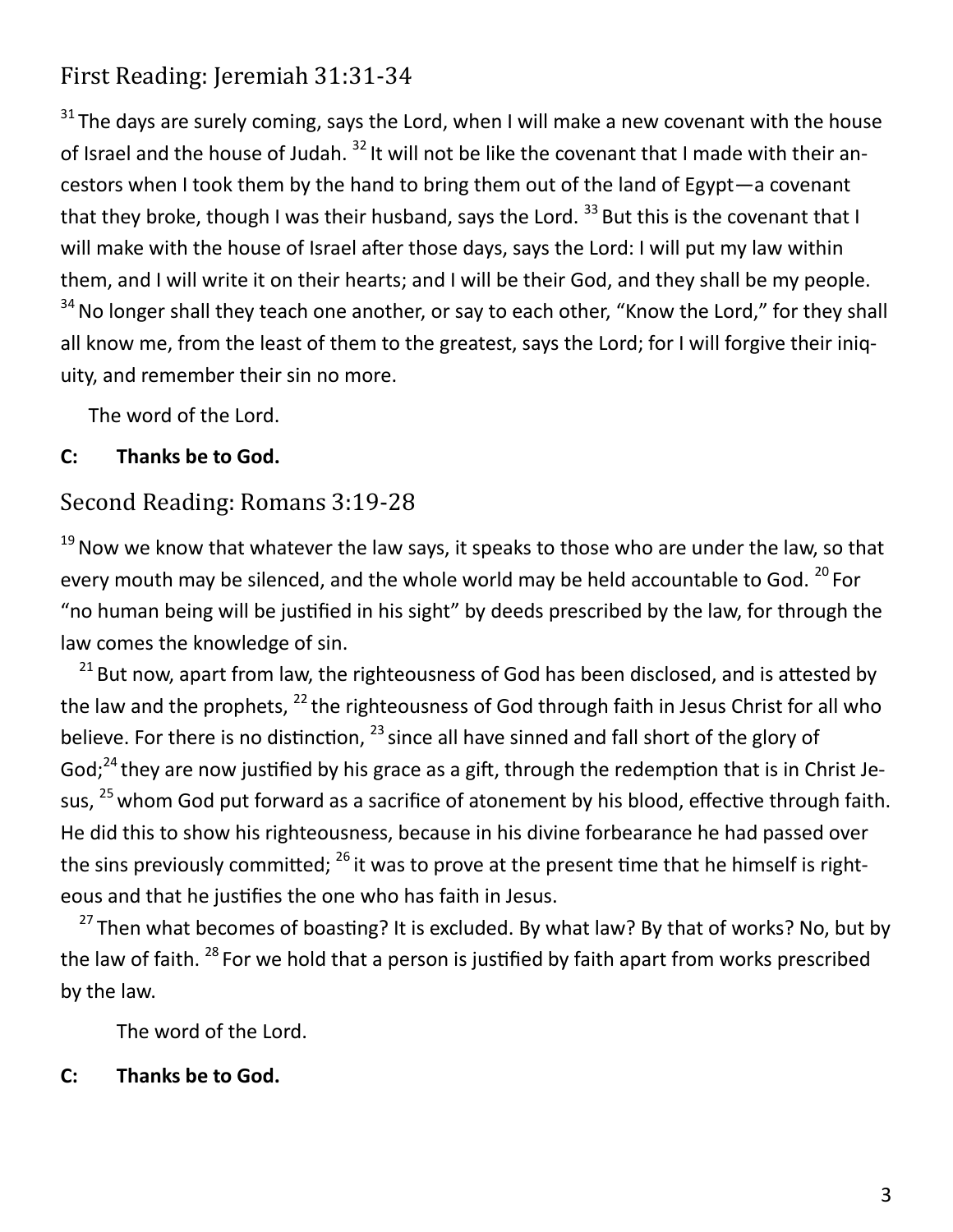## The Holy Gospel: John 8:31-36

P: The Holy Gospel according to St. John, the 8th chapter.

#### **C: Glory to you, O Lord.**

 $31$  Jesus said to the Jews who had believed in him, "If you continue in my word, you are truly my disciples:  $32$  and you will know the truth, and the truth will make you free."  $33$  They answered him, "We are descendants of Abraham and have never been slaves to anyone. What do you mean by saying, 'You will be made free'?"

 $34$  Jesus answered them, "Very truly, I tell you, everyone who commits sin is a slave to sin.  $35$  The slave does not have a permanent place in the household; the son has a place there forever. <sup>36</sup> So if the Son makes you free, you will be free indeed."

P: The Gospel of the Lord.

#### **C: Praise to you, O Christ.**

### Children's Sermon

### Sermon

#### *Silence for reflection and meditation*

## Hymn of the Day: "Lord, Keep Us Steadfast in Your Word"

- 1 Lord, keep us steadfast in your word; curb those who by deceit or sword would wrest the kingdom from your Son and bring to naught all he has done.
- 2 Lord Jesus Christ, your pow'r make known, for you are Lord of lords alone; defend your holy church, that we may sing your praise eternally.
- 3 O Comforter of priceless worth, send peace and unity on earth; support us in our final strife and lead us out of death to life.

# Affirmation of Baptism: Welcoming New Members

P: Dear friends, on this day when we celebrate that we are saved by grace through faith in Jesus Christ, which is kindled in us by the Holy Spirit, we give thanks for these sisters and brothers, one with us in the body of Christ, who are making public affirmation of their baptism and joining our life and ministry in Christ at St. Paul Lutheran Church.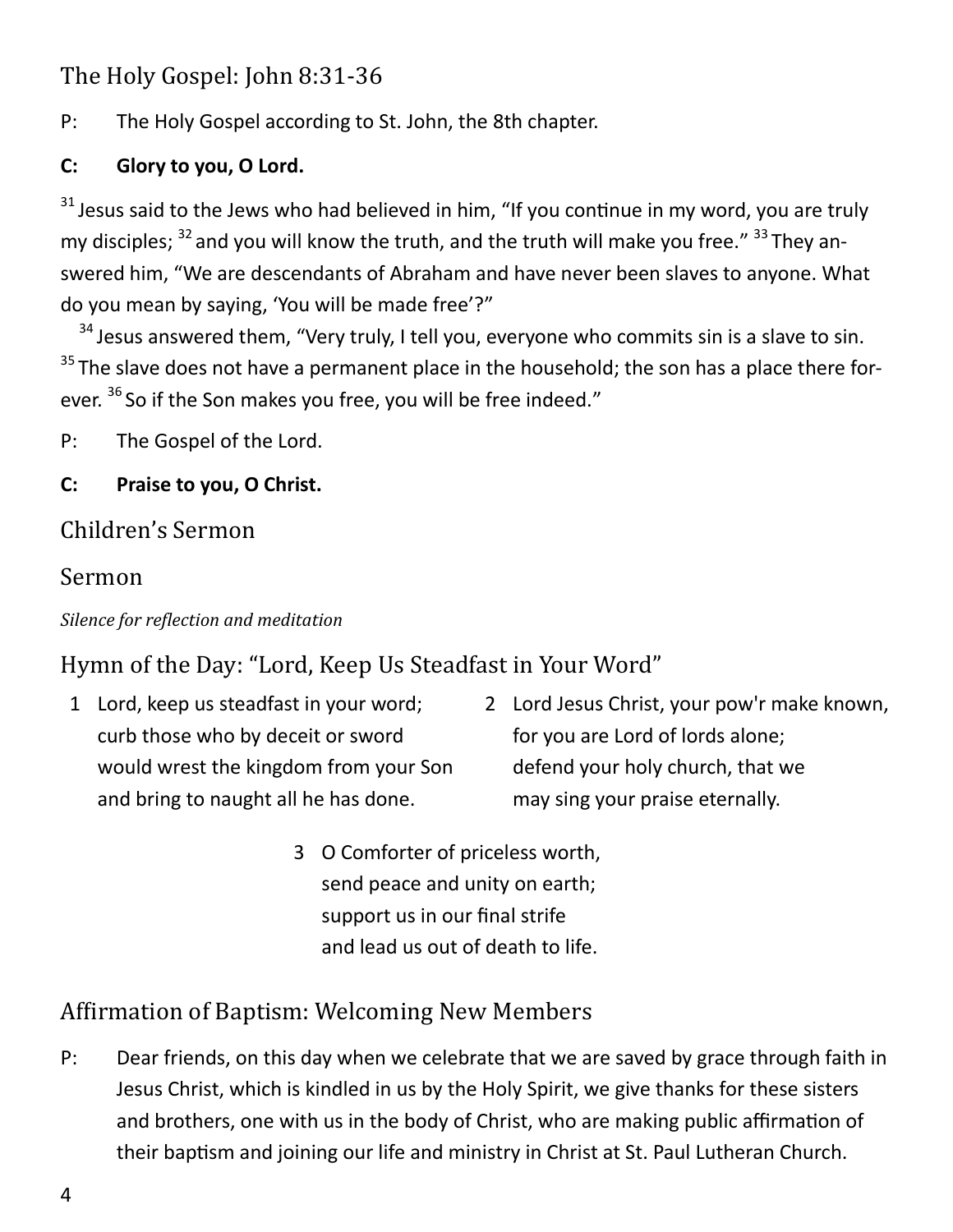Noah Moorhouse + Matthew Mueller + Kris Keith + Kate Wollenburg + Kathryn Keith

Let us pray. Merciful God, we thank you for these sisters and brothers whom you have made your own by water and the Word in baptism. You have called them to yourself, enlightened them with the gifts of your Spirit, and nourished them in the community of faith. Uphold your servants in the gifts and promises of baptism, and unite the hearts of all whom you have brought to new birth. We ask this in the name of Christ.

#### **C: Amen.**

#### Profession of Faith

- P: I ask you to profess your faith in Christ Jesus, reject sin, and confess the faith of the Church.
- P: Do you renounce the devil and all the forces that defy God?

#### **C: I renounce them.**

- P: Do you renounce the powers of this world that rebel against God?
- **C: I renounce them.**
- P: Do you renounce the ways of sin that draw you from God?
- **C: I renounce them.**
- P: Do you believe in God the Father?
- **C: I believe in God, the Father almighty, creator of heaven and earth.**
- P: Do you believe in Jesus Christ, the Son of God?
- **C: I believe in Jesus Christ, God's only Son, our Lord.**

**He was conceived by the Holy Spirit,**

**born of the virgin Mary.**

**He suffered under Pontius Pilate,**

**was crucified, died, and was buried;**

**He descended into hell.**

**On the third day he rose again;**

**He ascended into heaven,**

**He is seated at the right hand of the Father,**

**and he will come to judge the living and the dead.**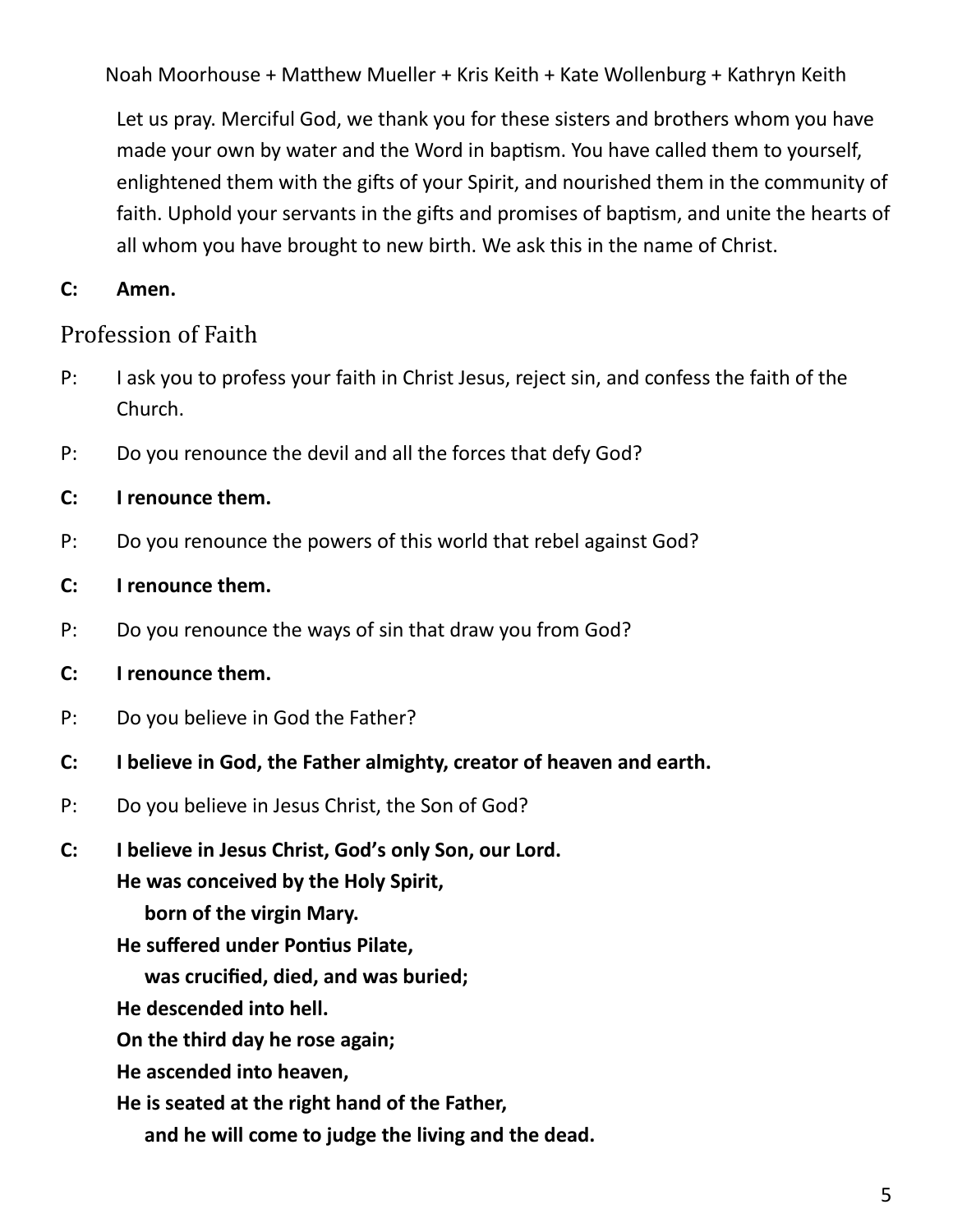- P: Do you believe in God the Holy Spirit?
- **C: I believe in the Holy Spirit, the holy catholic church, the communion of saints, the forgiveness of sins, the resurrection of the body, and the life everlasting. Amen.**

### Address and Questions

P: Our sisters and brothers in Christ: you have made public profession of your faith. In baptism, we are welcomed into the body of Christ and sent to share in the mission of God. We are called to live among God's faithful people, to hear the word of God and share in the Lord's supper, to proclaim the good news of God in Christ through word and deed, to serve all people, following the example of Jesus, and to strive for justice and peace in all the earth. Do you intend to continue in the covenant God made with you in your baptism among God's people in this place?

*New Members:* I do, and I ask God to help and guide me.

- P: People of God, do you promise to support and pray for these sisters and brothers in their life in Christ?
- **C: We do, and we ask God to help and guide us.**
- P: Let us pray. We give you thanks, O God, that through water and the Holy Spirit you give us new birth, cleanse us from sin, and raise us to eternal life. Stir up in these sisters and brothers the gift of your Holy Spirit: the spirit of wisdom and understanding, the spirit of counsel and might, the spirit of knowledge and the fear of the Lord, the spirit of joy in your presence, both now and forever.
- **C: Amen.**

#### Welcome

- A: Let us welcome these brothers and sisters in Christ to this community of faith.
- **C: We rejoice with you in the life of baptism. Together we will give thanks and praise to God and proclaim the good news to all the world.**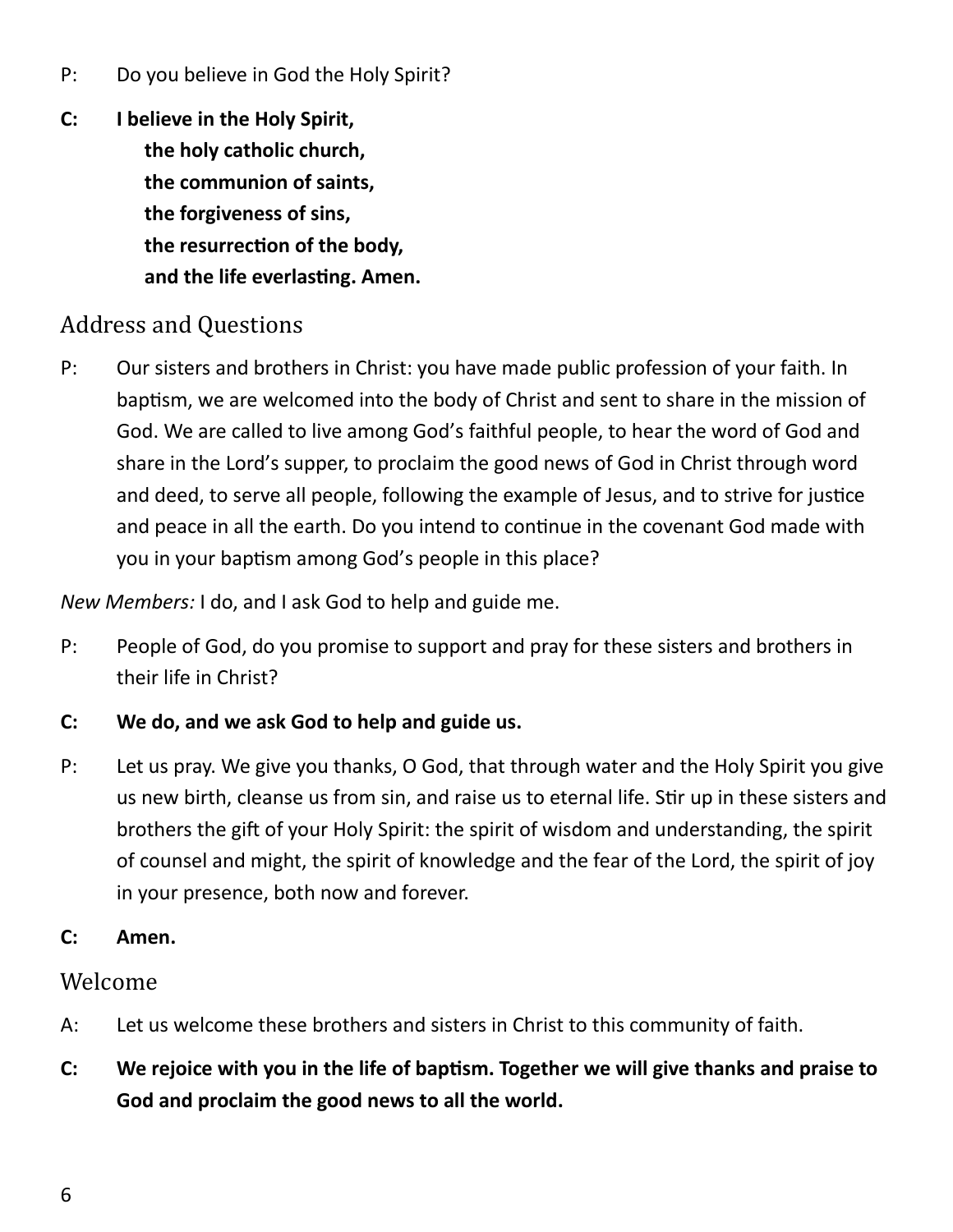# The Prayers of Intercession

*After each petition:*

- A: Lord, in your mercy,
- **C: Hear our prayer.**

### The Peace

- P: The peace of the Lord be with you always.
- **C: And also with you.**

Testimony: Donald Harris "New Life in Christ because of St. Paul's"

## Offering Prayer

- A: Blessed are you, O God, maker of all things. You have set before us these gifts of your good creation. Prepare us for your heavenly banquet, nourish us with this rich food and drink, and send us forth to set tables in the midst of a suffering world, through the bread of life, Jesus Christ, our Savior and Lord.
- **C: Amen.**

# **The Meal**

# The Great Thanksgiving

- P: The Lord be with you.
- **C: And also with you.**
- P: Lift up your hearts.
- **C: We lift them to the Lord.**
- P: Let us give thanks to the Lord our God.
- **C: It is right to give our thanks and praise.**
- P: In the night in which he was betrayed, our Lord Jesus took bread, and gave thanks; broke it, and gave it to his disciples, saying: Take and eat; this is my body, given for you. Do this for the remembrance of me.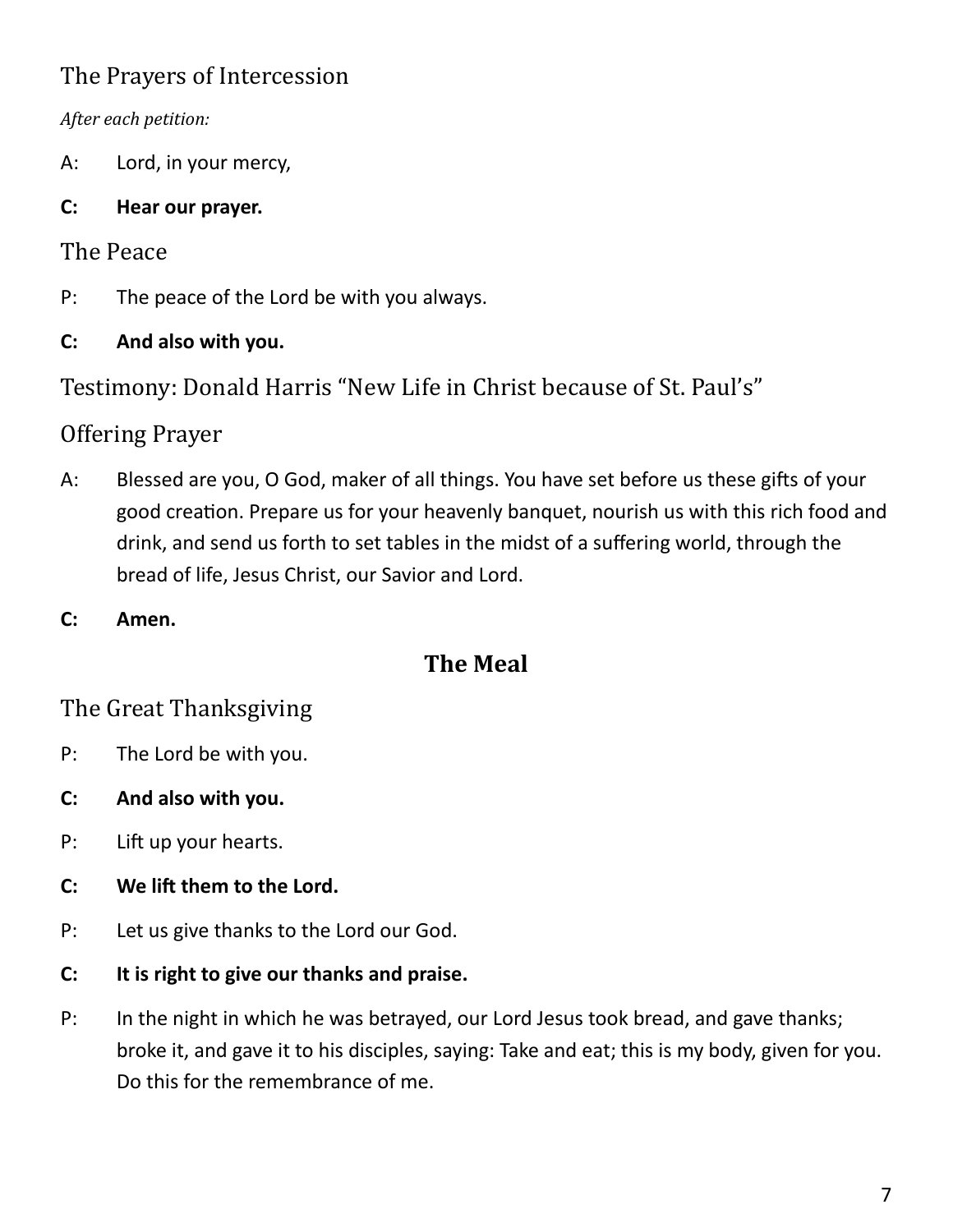Again, after supper, he took the cup, gave thanks, and gave it for all to drink, saying: This cup is the new covenant in my blood, shed for you and for all people for the forgiveness of sin. Do this for the remembrance of me.

#### The Lord's Prayer

**Our Father, who art in heaven, hallowed be thy name, thy kingdom come, thy will be done, on earth as it is in heaven. Give us this day our daily bread; and forgive us our trespasses, as we forgive those who trespass against us; and lead us not into temptation, but deliver us from evil. For thine is the kingdom, and the power, and the glory, forever and ever. Amen.**

#### Invitation to Communion

P: Through his body and blood, the son has made you free, so you are free indeed.

The Body of Christ, broken for you. The Blood of Christ, shed for you.

*All eat bread and drink wine or juice at their seat.*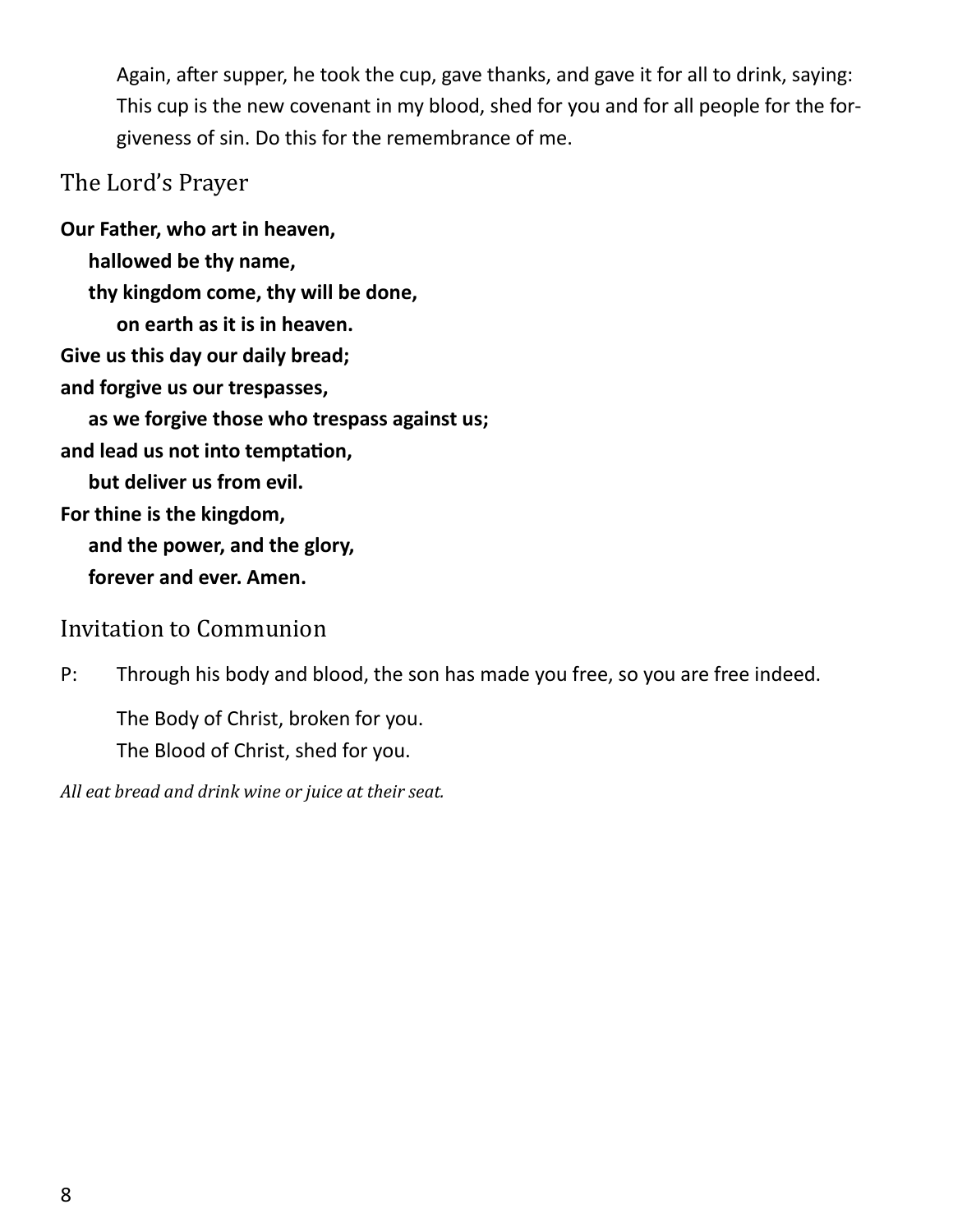## Communion Song: "O Lord, We Praise You"

- 1 O Lord, we praise you, bless you, and adore you, in thanksgiving bow before you. Here with your body and your blood you nourish our weak souls that they may flourish. O Lord, have mercy! May your body, Lord, born of Mary, that our sins and sorrows did carry, and your blood for us plead in all trial, fear, and need: O Lord, have mercy!
- 2 Your holy body into death was given, life to win for us in heaven. No greater love than this to you could bind us; may this feast of that remind us! O Lord, have mercy! Lord, your kindness so much did move you that your blood now moves us to love you. All our debt you have paid; peace with God once more is made. O Lord, have mercy!
	- 3 May God bestow on us his grace and favor to please him with our behavior and live together here in love and union, nor repent this blest communion. O Lord, have mercy! Let not your good Spirit forsake us, but that heav'nly-minded he make us; give your church, Lord, to see days of peace and unity. O Lord, have mercy!

## Table Blessing

- P: The body and blood of our Lord Jesus Christ strengthen you and keep you in his grace.
- **C: Amen.**

### Prayer after Communion

- A: We give you thanks, gracious God, that you have once again fed us with food beyond compare, the body and blood of Christ. Lead us from this place, nourished and forgiven, into your beloved vineyard to wipe away the tears of all who hunger and thirst, guided by the example of the same Jesus Christ and led by the Holy Spirit, now and forever.
- **C: Amen.**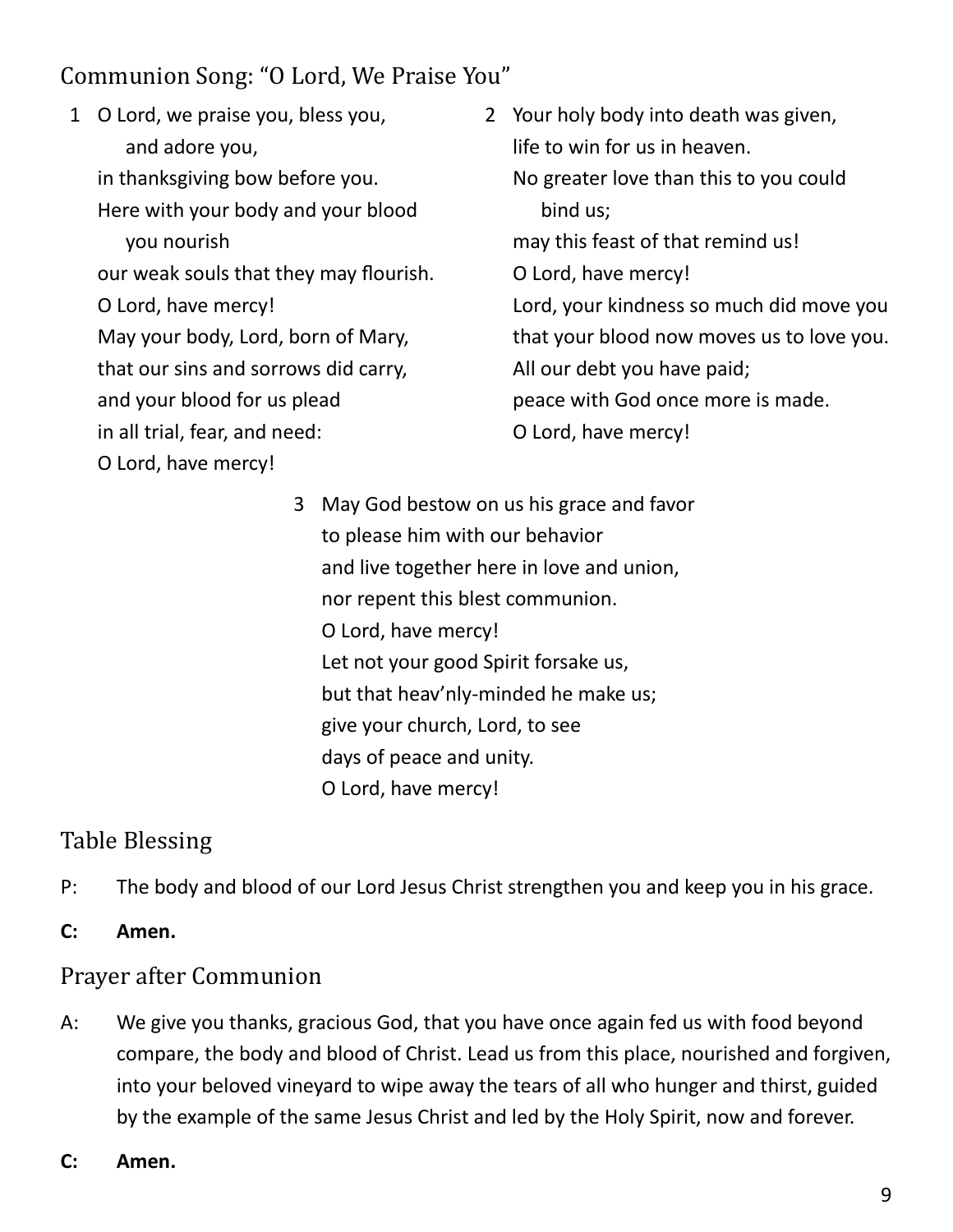# **Sending**

#### Blessing

P: The Lord bless you and keep you. The Lord make his face shine on you and be gracious to you. The Lord look upon you with favor and  $\pm$  give you peace.

#### **C: Amen.**

### Closing Hymn: "Thy Strong Word" (v. 1, 3, 5-6)

- 1 Thy strong word did cleave the darkness; at thy speaking it was done. For created light we thank thee, while thine ordered seasons run. Alleluia! Alleluia! Praise to thee who light dost send! Alleluia! Alleluia!
- 3 Thy strong Word bespeaks us righteous; bright with thine own holiness, glorious now, we press toward glory, and our lives our hopes confess. Alleluia! Alleluia! Praise to thee who light dost send! Alleluia! Alleluia! Alleluia without end!

#### Dismissal

- A: Go in peace. Serve the Lord.
- **C: Thanks be to God.**

### Postlude

- 5 Give us lips to sing thy glory, tongues thy mercy to proclaim, throats that shout the hope that fills us, mouths to speak thy holy name. Alleluia! Alleluia! May the light which thou dost send fill our songs with alleluias,
- 6 God the Father, light-creator, to thee laud and honor be. To thee, Light of Light begotten, praise be sung eternally. Holy Spirit, light-revealer, glory, glory be to thee. Mortals, angels, now and ever praise the holy Trinity!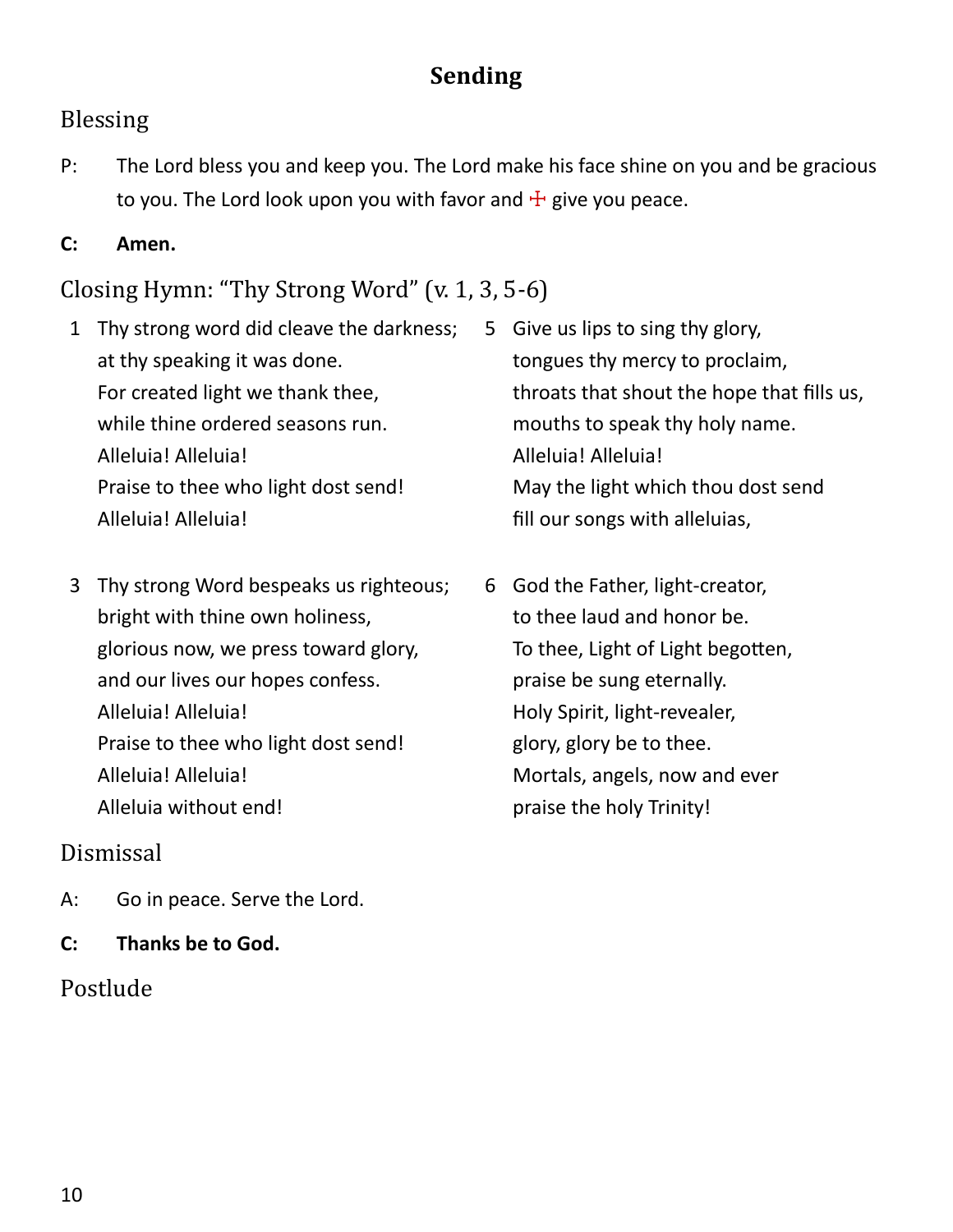## **Worship Leaders**

The Rev. Emily Beckering, Pastor Kris Keith, Music Director Kate Wollenburg, Organist Carroll Mayhugh, Assisting Minister Kathy Hirt, Reader Addy Kruse, Vocal Matthew Anklan, Trumpet

*Copyright Notices:*

"God is Our Refuge and Strength": Text & music © 2003 Lorenz Publishing Company. All rights reserved.

"Thy Strong Word": Text and arr. © 1969 Concordia Publishing House.

Music used by permission under ONE LICENSE #A-726103.

*Thank you for worshiping with us today.*

*To give your offering through our website, please visit* stpaulreading.org/online-giving/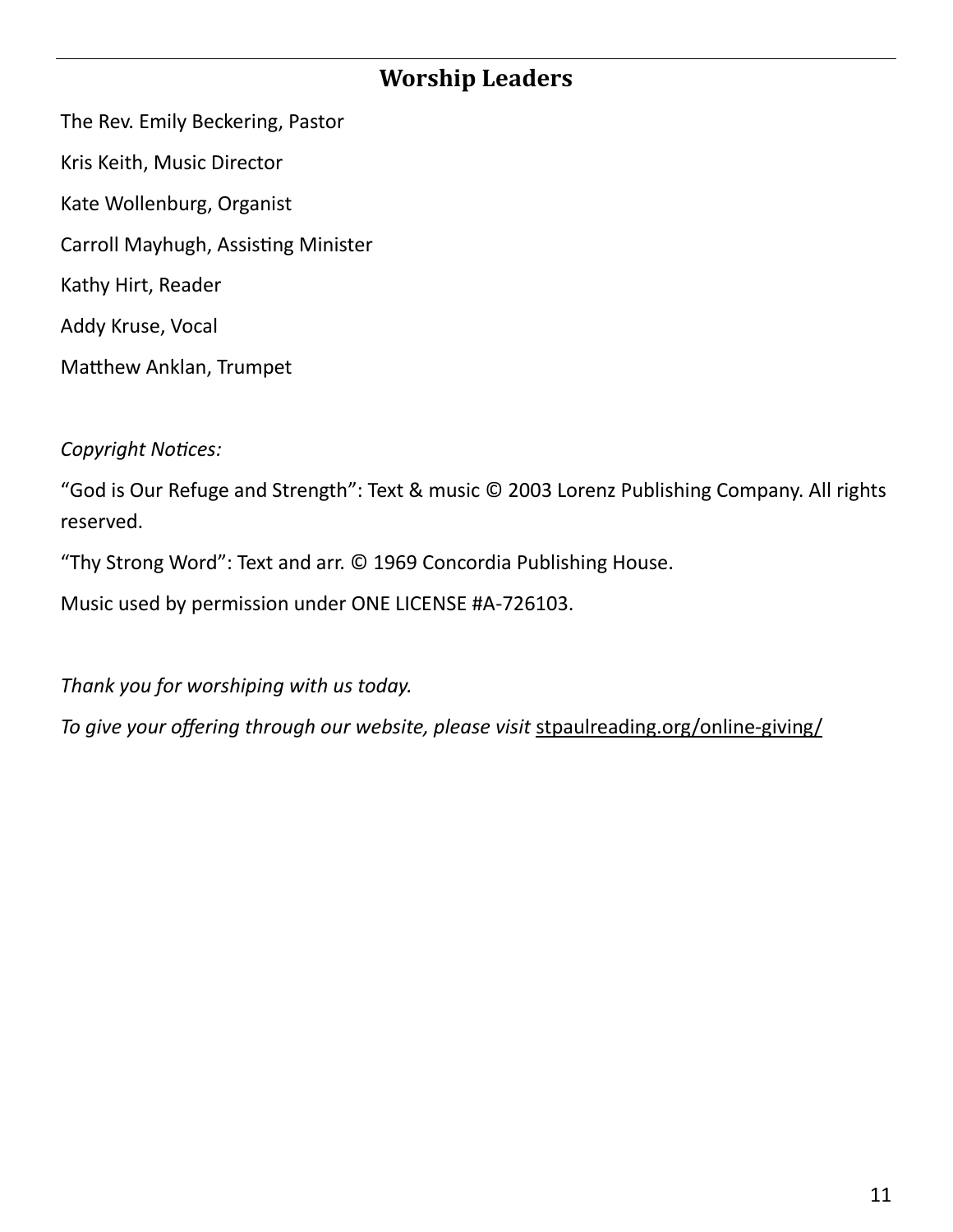### **Our Life Together**

**For emergency pastoral care,** please call the after-hours line at 513-760-5884.

**If you have requests for the Prayer Chain,** call Penny Huber, 513-931-6420. To remove people from the list, contact the office.

We pray for **Mary and her granddaughter Kyra** (friend of Paul Pieper); **Berkeley** (Carol Curless's great-grandson); **Pr. Lisa Bernheisel; Louise Barry; Teresa Bell** (former member); **Stephen Black** (Kim Coulehan's nephew); **Bobby** (Christian Lohmeier's friend); **Nancy Bose** (Kathy Hirt's friend); **Brett** (Kings' step-nephew); **Jodie Calhoun; Christian; Frances Clemons**  (Portmanns' friend); **Kathy Curless; Katie Demopoulos** (Diana Hawkins's niece); **Dick** (Linda Miller's brother); **Jeremy Doan** (Jean Winkle's grandson); **Jerry Doan** (Jean Winkle's son-inlaw); Eckerle and Wuestefeld families; Lee Erbeck; Larry Faulkner (Freda's son); Justin Feld**man** (Bess Sturgill's father); **Ben Ferguson** (Les Eckerle's cousin); **Micki Ford** (Fords' niece); **Jeanne Fuller; Scarlett Gally** (Beth Wernery's great-niece); **Clara Garcia** (Cindy Mayhugh's sister); **George and Sherry** (Shirley Harbaugh's cousins); **Nathaniel Gibson** (Les Eckerle's stepnephew); **Hannah; Matthew Harrison** (Seals' neighbor); **Sandy Hatcher** (Linda Holt's sister); **Elain Heskamp; Richard Hoffman** (Cindy Mayhugh's brother); **Andrew Horton; Mary Ann Hudecki** (Linda Miller's sister), **Ellen Hunter** (Jeni Cathcart's grandmother); **Jo and her daughter** (Jeanne Fuller's friends); **Joan** (Penny Huber's friend); **Kate** (granddaughter of Dennis King's friend); **Dennis King; Jay King** (son of Jamie King); **Loretta Kombrink** (Marilyn Portmann's aunt); **Lewis Laine** (Chet Laine's brother); **Richard Lane** (Elinor Schieman's nephew); **Nelson Langefeld; Yvonne Lowery** (St. Paul Players); **Carroll Mayhugh Sr.** (Carroll Mayhugh's father); **Samantha Mersch** (Mayhughs' daughter, Sarah Papin's sister); **Jessica Mink** (Donald Harris's cousin); **Doris Minton; Barbara and Jack Moorhouse; Jean Nolte; Ervin Oerther**  (Portmanns' brother-in-law); **Ann Ohr** (Barbara Moorhouse's cousin); **Richard Osborn** (Betty Pack's brother); **Rosie Osborn** (Betty Pack's sister); **Eric Papin; Christian & Suzie Pereira**  (Carolyn Koehl's granddaughter & grandson-in-law); **Richard Peterson** (Shirley Harbaugh's brothers); **Don Pflieger** (Kings' brother-in-law); **Ginny Pape; Linda Perin** (Moorhouses' cousin); **Paul Pieper; Faith Pirrmann; Pat Popplewell** (Dennis King's friend); **James Savoy**  (Jean Winkle's great-grandson); **Shawn Schnetzer** (Sturgills' cousin); **Sheila Schultz** (Betty Pack's friend); **Brenda Schumacher** (Marilyn Portmann's friend); **Shannon and Dane** (friends of Riddle family); **Keith Shupe** (father of Kelly Shupe); **Jason Simpson** (Freda Faulkner's grandnephew); **Patricia Smith** (Teresa Bell's mother); **Scott Songer; Judy Songer** (friends of Jean Winkle); **Crosley Spelman** (Spelmans' grandson); **Jack Spelman; Frank Sturgill** (Jim's dad);